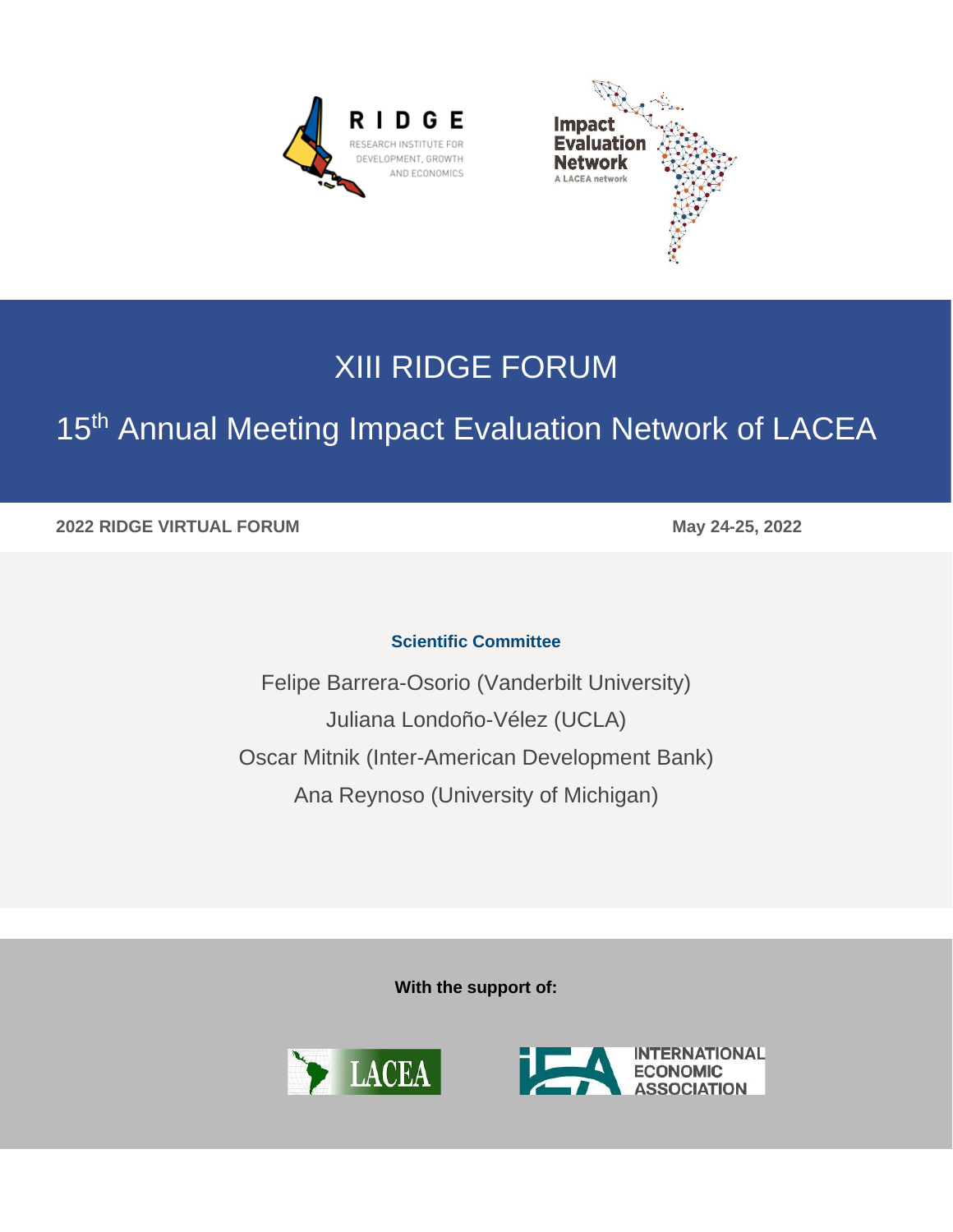The Research Institute for Development, Growth and Economics (RIDGE) and LACEA are pleased to announce a call for papers for the  $15<sup>th</sup>$  Annual Meeting of the [Impact Evaluation Network \(IEN\)](http://www.impact-evaluation-network.org/) of LACEA to be virtual by Zoom on May 24-25, 2022.

## **The deadline for submission is March 31, 2022.**

The Network is seeking papers that use impact evaluation techniques applied to programs or policies, with priority given to evaluations in countries in the Latin America and the Caribbean region. We also welcome methodological papers advancing the state of knowledge of program evaluation techniques.

The 2022 workshop will take place within the framework of the 2022 RIDGE Virtual Forum along with the following workshops:

- LACEA Inequality & Poverty, May 16
- LACEA BRAIN, May 17-18
- Public Economics, May 19-20
- LACEA Labor, May 23-24
- LACEA-EHN Workshop on Historical Development, May 25
- LACEA Political Economy, May 26-27
- LACEA's Health Economics Network, June 1-2
- WELAC (LACEA) Gender Inequality, June 3

The RIDGE forums aim at the spreading of high quality research in economics by bringing together prestigious researchers working on the frontier of knowledge to local and regional researchers and policymakers. RIDGE is an initiative of the International Economic Association.

To view the program of previous workshops please visit: [http://www.ridge.uy/ridge-forums/.](http://www.ridge.uy/ridge-forums/)

Participants in this workshop are welcome to attend the other workshops.